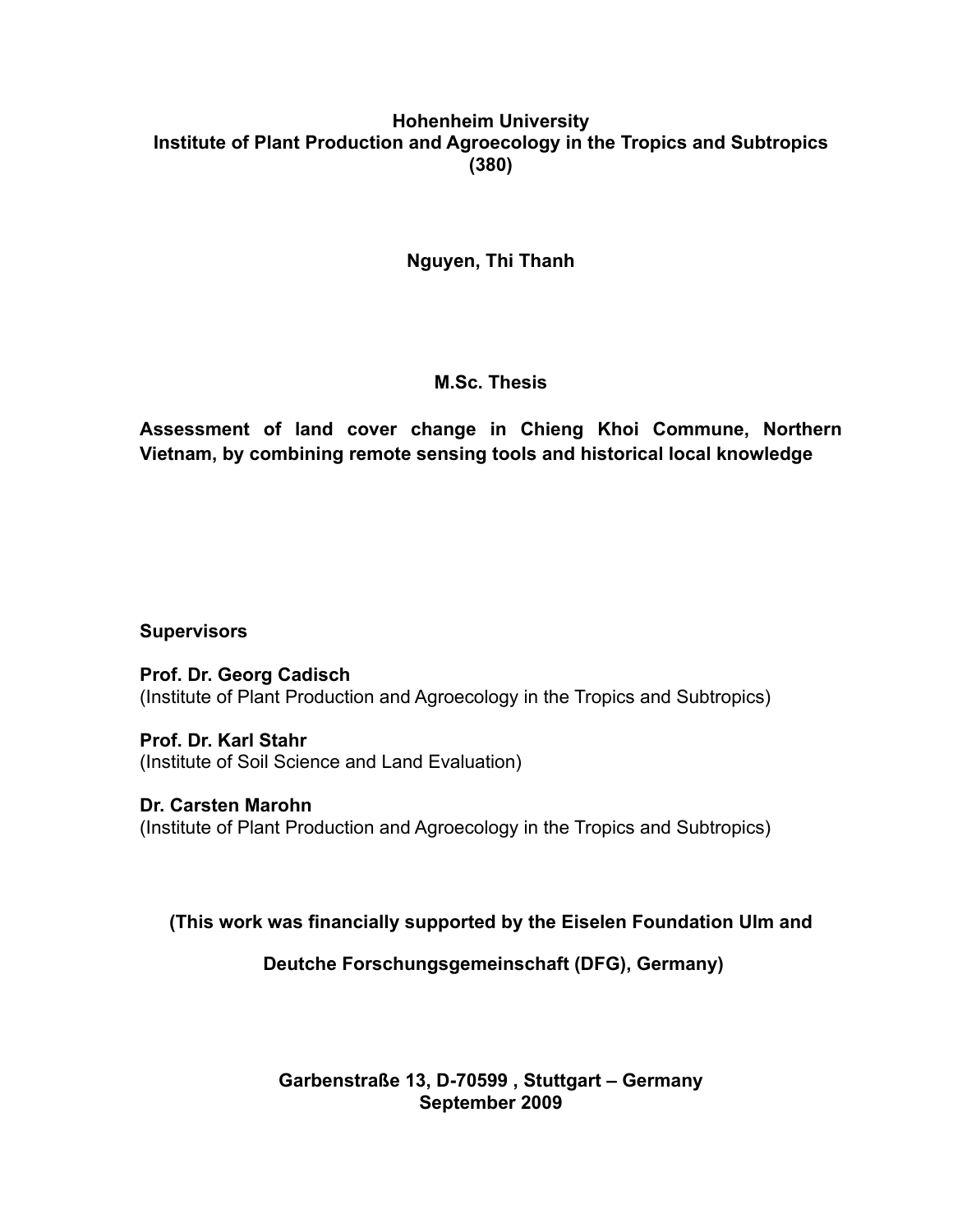# Abstract

In mountainous areas of Northern Vietnam, increasing population density has forced agricultural production to expand into upland areas. This trend resulted in decreasing forest resources with associated soil erosion and resource degradation. The reduction of natural forests with a conjoint increase of forestry plantations and a replacement of upland rice-based swiddening farming with continuous maize cropping systems are threatening the sustainability of local land use systems. Although annual land uses provide increased short-term cash income, food security is facing long-term problems due to severe soil degradation. Reconstructing past land use dynamics is crucial to understanding the present situation in the research area and to find ways towards sustainable land use. However, access to classical sources of land use data such as maps and high resolution satellite imagery is difficult in a border region that in the recent past has been affected by military operations.

The aim of this study was to classify land cover changes based on available moderate resolution remote sensing imagery and historical local knowledge as a basis for understanding and future modelling of land use dynamics.

This master thesis was conducted within the framework of the Uplands Program SFB 564, Subproject C4. To analyse the change of land cover in Chieng Khoi commune, Northwest Vietnam, from 1993 to 2007, LANDSAT and LISS III images were used, ENVI 4.3 and ArcGIS 9.3 software were employed to digitize aerial and satellite images and overlay field data collected with a handheld GPS. To ensure a consistent dataset, image-based land cover classification was combined and cross-checked with several data sources: Inventories of land cover, a decision-tree based on land suitability and cropping season for different crops, participatory soil maps and local stakeholder interviews regarding land cover history of plots representing different slope positions.